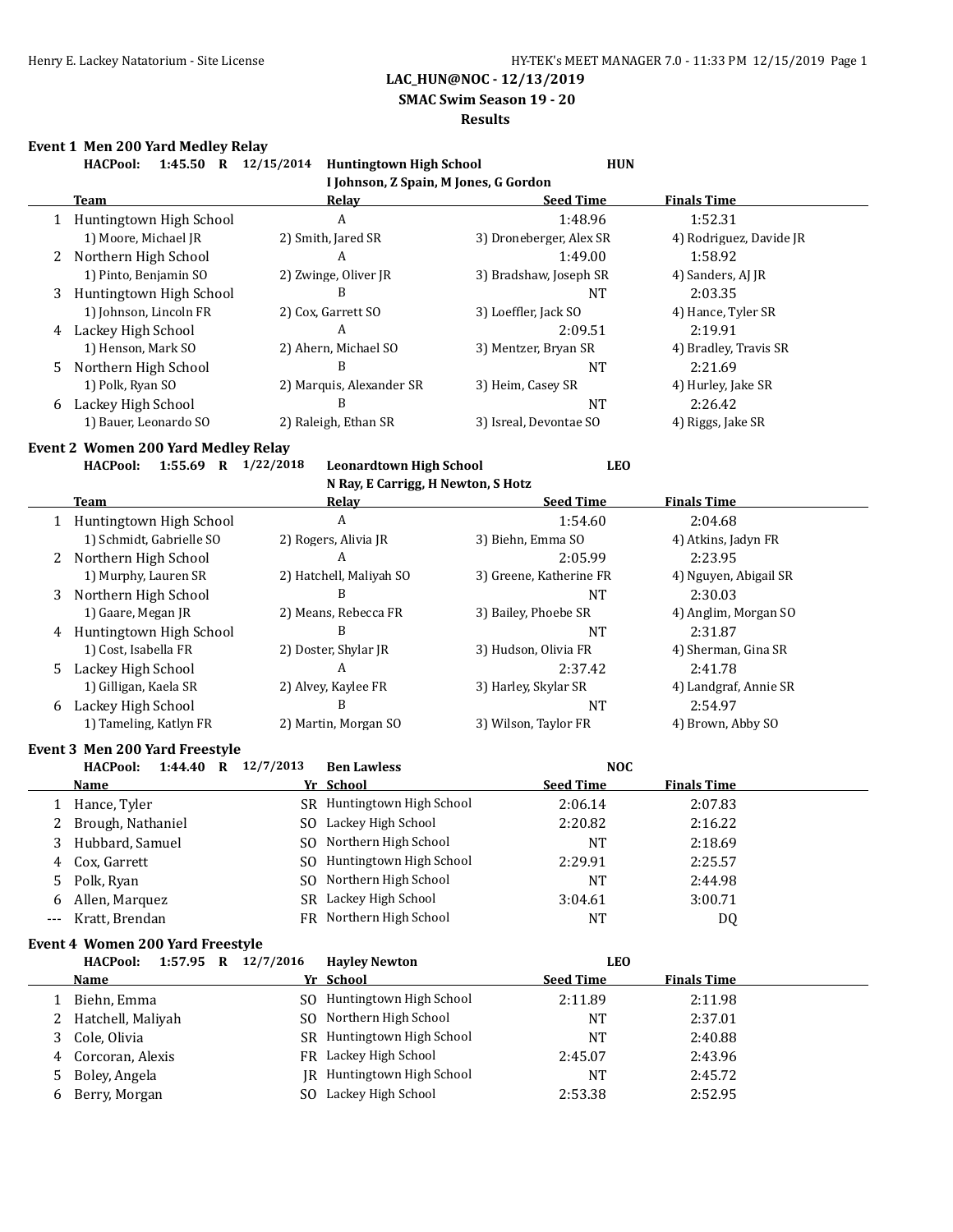## **SMAC Swim Season 19 - 20**

## **Results**

### **(Event 4 Women 200 Yard Freestyle)**

|    | <b>Name</b>                             |                    | Yr School                  | <b>Seed Time</b> | <b>Finals Time</b> |  |
|----|-----------------------------------------|--------------------|----------------------------|------------------|--------------------|--|
|    | Anglim, Morgan                          |                    | SO Northern High School    | <b>NT</b>        | 2:53.12            |  |
| 8  | Sherman, Gina                           |                    | SR Huntingtown High School | <b>NT</b>        | 2:58.35            |  |
| 9  | Brannon, Svetlana                       | IR                 | Northern High School       | <b>NT</b>        | 3:03.70            |  |
| 10 | Welch, Katelyn                          | SR.                | Lackey High School         | 3:27.42          | 3:07.55            |  |
| 11 | Weisburgh, Lucy                         | SO.                | Northern High School       | <b>NT</b>        | 3:08.99            |  |
|    | Event 5 Men 200 Yard IM                 |                    |                            |                  |                    |  |
|    | HACPool: 2:02.33 R 12/17/2014           |                    | <b>Chris Kahl</b>          | <b>PTX</b>       |                    |  |
|    | <b>Name</b>                             |                    | Yr School                  | <b>Seed Time</b> | <b>Finals Time</b> |  |
| 1  | Droneberger, Alex                       |                    | SR Huntingtown High School | 2:12.83          | 2:13.21            |  |
| 2  | Bradshaw, Joseph                        |                    | SR Northern High School    | <b>NT</b>        | 2:25.02            |  |
| 3  | Raleigh, Ethan                          |                    | SR Lackey High School      | 2:34.87          | 2:29.56            |  |
| 4  | Isreal, Devontae                        | SO.                | Lackey High School         | <b>NT</b>        | 3:02.16            |  |
| 5  | Heim, Casey                             | SR.                | Northern High School       | <b>NT</b>        | 3:03.12            |  |
| 6  | Vinson, Cameron                         |                    | IR Huntingtown High School | 3:15.95          | 3:12.80            |  |
|    | Event 6 Women 200 Yard IM               |                    |                            |                  |                    |  |
|    | <b>HACPool:</b><br>2:10.95 R $1/4/2019$ |                    | <b>Madeline Frick</b>      | <b>HUN</b>       |                    |  |
|    | Name                                    |                    | Yr School                  | <b>Seed Time</b> | <b>Finals Time</b> |  |
|    | Rogers, Alivia                          |                    | JR Huntingtown High School | 2:32.98          | 2:31.92            |  |
| 2  | Hudson, Olivia                          | FR                 | Huntingtown High School    | 2:50.04          | 2:48.99            |  |
| 3  | Nguyen, Abigail                         | SR -               | Northern High School       | <b>NT</b>        | 3:05.91            |  |
| 4  | Annis, Olivia                           | IR.                | Huntingtown High School    | <b>NT</b>        | 3:09.28            |  |
| 5  | Bailey, Phoebe                          |                    | SR Northern High School    | <b>NT</b>        | 3:11.48            |  |
| 6  | Corcoran, Alexis                        | FR.                | Lackey High School         | 3:17.42          | 3:17.98            |  |
|    | Alvey, Kaylee                           | FR.                | Lackey High School         | 3:20.99          | 3:21.35            |  |
| 8  | Smith, Charity                          | <b>SR</b>          | Northern High School       | <b>NT</b>        | 3:48.85            |  |
|    | <b>Event 7 Men 50 Yard Freestyle</b>    |                    |                            |                  |                    |  |
|    | <b>HACPool:</b>                         | 22.69 R 12/15/2014 | <b>Dean Pinno</b>          | <b>LEO</b>       |                    |  |
|    | <b>Name</b>                             |                    | Yr School                  | <b>Seed Time</b> | <b>Finals Time</b> |  |

|    | <u>.</u>           |     | <u>11 Julioui</u>          | <u>seed thre</u> | <u>, ,,,,,,,,,,,,,,,,</u> |  |
|----|--------------------|-----|----------------------------|------------------|---------------------------|--|
|    | Rodriguez, Davide  |     | IR Huntingtown High School | 24.77            | 24.51                     |  |
|    | Zwinge, Oliver     |     | JR Northern High School    | <b>NT</b>        | 25.02                     |  |
|    | Johnson, Lincoln   |     | FR Huntingtown High School | 26.82            | 26.87                     |  |
| 4  | Bradley, Travis    |     | SR Lackey High School      | 28.68            | 27.88                     |  |
| 5. | Sanders, AJ        |     | IR Northern High School    | 28.57            | 28.36                     |  |
| 6  | Hurley, Jake       |     | SR Northern High School    | 31.14            | 29.31                     |  |
|    | Marquis, Alexander |     | SR Northern High School    | 31.29            | 29.63                     |  |
| 8  | Freeman, Dylan     |     | FR Huntingtown High School | 33.44            | 31.76                     |  |
| 9  | Arias, Christian   |     | FR Huntingtown High School | <b>NT</b>        | 34.09                     |  |
| 10 | Riggs, Jake        | SR  | Lackey High School         | 34.16            | 35.84                     |  |
| 11 | Sandifer, Josh     |     | FR Lackey High School      | 40.85            | 38.52                     |  |
| 12 | Summers, Nick      | SO. | Lackey High School         | 41.65            | 42.69                     |  |

## **Event 8 Women 50 Yard Freestyle**

|    | <b>HACPool:</b>  | 25.25 R | 1/11/2017 | <b>Lauren Grand</b>        | <b>PTX</b>       |                    |  |
|----|------------------|---------|-----------|----------------------------|------------------|--------------------|--|
|    | Name             |         |           | Yr School                  | <b>Seed Time</b> | <b>Finals Time</b> |  |
|    | Hill, Paige      |         |           | SO Lackey High School      | 31.47            | 31.16              |  |
|    | 2 Anglim, Morgan |         |           | SO Northern High School    | NT               | 32.04              |  |
| 3. | White, Gabrielle |         |           | JR Huntingtown High School | 33.41            | 32.68              |  |
|    | 4 Sherman, Gina  |         |           | SR Huntingtown High School | NT               | 32.82              |  |
|    | 5 Gaare, Megan   |         |           | IR Northern High School    | 32.23            | 33.06              |  |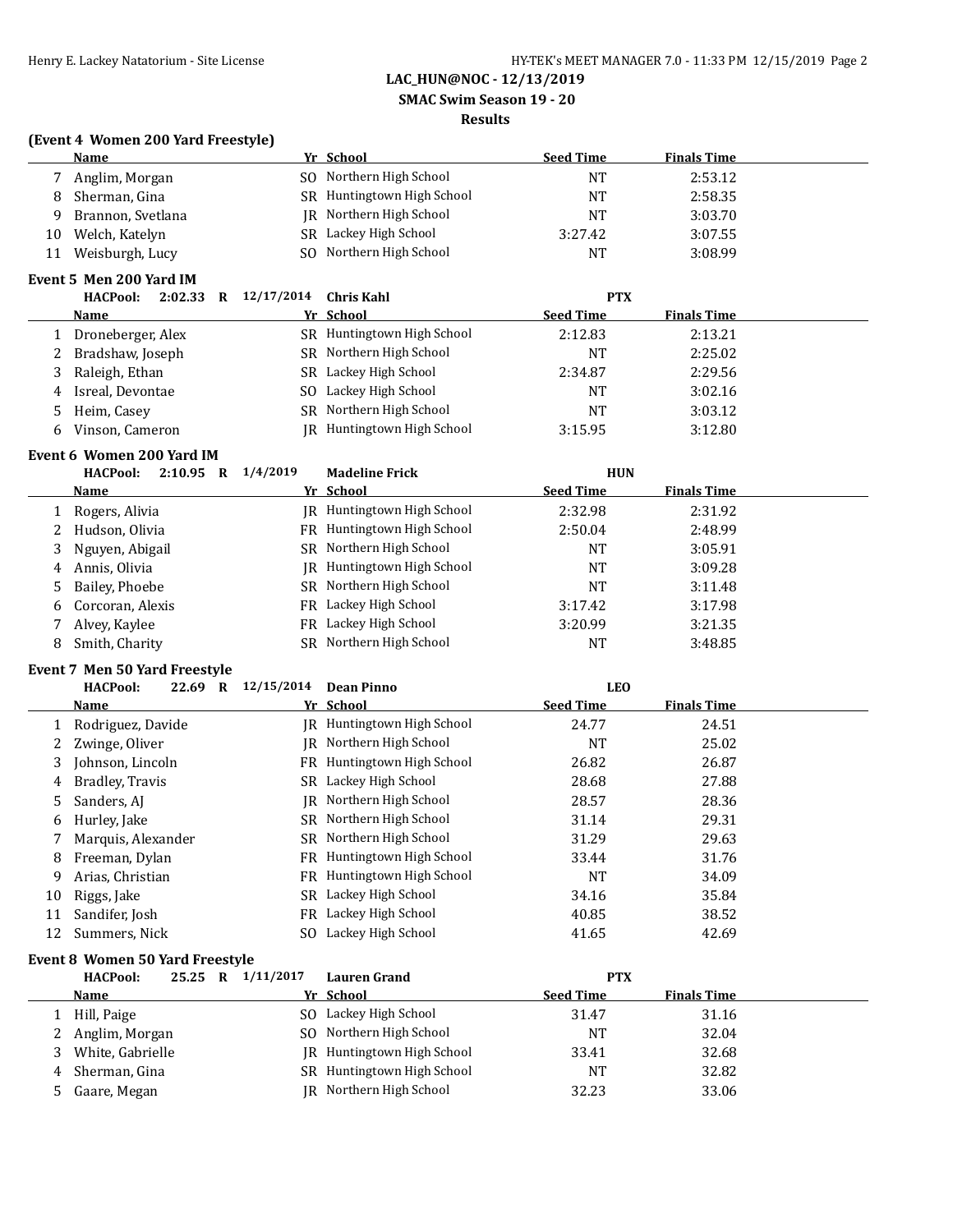#### **SMAC Swim Season 19 - 20**

#### **Results**

### **(Event 8 Women 50 Yard Freestyle)**

|    | Name              | Yr School                  | <b>Seed Time</b> | <b>Finals Time</b> |
|----|-------------------|----------------------------|------------------|--------------------|
|    | 6 Gilligan, Kaela | SR Lackey High School      | NΤ               | 34.73              |
|    | Landgraf, Annie   | SR Lackey High School      | 36.53            | 37.15              |
| 8  | Parmer, Carissa   | SO Northern High School    | 38.25            | 38.54              |
| Q  | Card, Isabel      | SO Huntingtown High School | 42.68            | 40.04              |
| 10 | Stauffer, Jaelyn  | FR Lackey High School      | 39.61            | 40.96              |
| 11 | Cimento, Veronica | FR Northern High School    | 43.39            | 43.21              |

## **Event 11 Men 100 Yard Butterfly**

|   | <b>HACPool:</b><br>54.71<br>R | 1/18/2013 | <b>Ben Lawless</b>         | <b>NOC</b>       |                    |  |
|---|-------------------------------|-----------|----------------------------|------------------|--------------------|--|
|   | <b>Name</b>                   |           | Yr School                  | <b>Seed Time</b> | <b>Finals Time</b> |  |
|   | 1 Droneberger, Alex           |           | SR Huntingtown High School | 57.16            | 57.46              |  |
|   | 2 Mentzer, Bryan              | SR -      | Lackey High School         | 1:06.71          | 1:07.82            |  |
|   | 3 Bradshaw, Joseph            |           | SR Northern High School    | NT               | 1:10.04            |  |
|   | 4 Johnson, Lincoln            |           | FR Huntingtown High School | 1:13.26          | 1:12.74            |  |
|   | 5 Loeffler, Jack              | SO.       | Huntingtown High School    | NT               | 1:16.61            |  |
| 6 | Sanders, AJ                   |           | IR Northern High School    | NT               | 1:29.87            |  |

### **Event 12 Women 100 Yard Butterfly**

|   | <b>HACPool:</b><br>59.46<br>R | 1/11/2013 | <b>Mairyn Branaman</b>     | LEO              |                    |
|---|-------------------------------|-----------|----------------------------|------------------|--------------------|
|   | Name                          |           | Yr School                  | <b>Seed Time</b> | <b>Finals Time</b> |
|   | Biehn, Emma                   |           | SO Huntingtown High School | 1:03.26          | 1:02.93            |
| 2 | Greene, Katherine             |           | FR Northern High School    | NT               | 1:14.18            |
|   | Hudson, Olivia                |           | FR Huntingtown High School | NT               | 1:20.15            |
| 4 | Harley, Skylar                |           | SR Lackey High School      | 1:28.84          | 1:28.13            |
|   | 5 Nguyen, Abigail             |           | SR Northern High School    | 1:31.83          | 1:29.56            |
| 6 | Gaare, Megan                  |           | IR Northern High School    | NT               | 1:35.20            |
|   | Wilson, Taylor                |           | FR Lackey High School      | NT               | DQ                 |

Arms underwater recovery

## **Event 13 Men 100 Yard Freestyle**

|    | <b>HACPool:</b><br>48.01<br>$\mathbf R$ | 12/7/2013 | <b>Ben Lawless</b>         | <b>NOC</b>       |                    |
|----|-----------------------------------------|-----------|----------------------------|------------------|--------------------|
|    | Name                                    |           | Yr School                  | <b>Seed Time</b> | <b>Finals Time</b> |
|    | Rodriguez, Davide                       |           | IR Huntingtown High School | 57.85            | 56.09              |
|    | Moore, Michael                          | IR        | Huntingtown High School    | 1:01.46          | 1:01.47            |
| 3  | Bradley, Travis                         | SR.       | Lackey High School         | <b>NT</b>        | 1:08.17            |
| 4  | Freeman, Dylan                          |           | FR Huntingtown High School | <b>NT</b>        | 1:10.14            |
| 5. | Kratt, Brendan                          |           | FR Northern High School    | <b>NT</b>        | 1:11.72            |
| 6  | Hurley, Jake                            |           | SR Northern High School    | <b>NT</b>        | 1:11.94            |
|    | Allen, Marquez                          | SR -      | Lackey High School         | 1:10.73          | 1:12.32            |
| 8  | Polk, Ryan                              | SO.       | Northern High School       | <b>NT</b>        | 1:16.85            |
| 9  | Ebo, Kester                             | IR        | Lackey High School         | <b>NT</b>        | 1:18.21            |
| 10 | Case, Ian                               |           | SR Northern High School    | 1:27.06          | 1:20.28            |
| 11 | Stewart, Justin                         | SR.       | Lackey High School         | 1:22.57          | 1:23.54            |
| 12 | Schuler, Quinn                          | FR -      | Huntingtown High School    | <b>NT</b>        | 1:26.70            |

### **Event 14 Women 100 Yard Freestyle**

|   | <b>HACPool:</b><br>54.35 | $\mathbf{R}$ | 1/22/2018 | <b>Havley Newton</b>       | LEO              |                    |  |
|---|--------------------------|--------------|-----------|----------------------------|------------------|--------------------|--|
|   | Name                     |              |           | Yr School                  | <b>Seed Time</b> | <b>Finals Time</b> |  |
|   | Atkins, Jadyn            |              |           | FR Huntingtown High School | 1:10.31          | 1:05.89            |  |
|   | 2 Hatchell, Maliyah      |              |           | SO Northern High School    | 1:08.98          | 1:08.64            |  |
|   | Cole, Olivia             |              |           | SR Huntingtown High School | 1:14.50          | 1:14.19            |  |
| 4 | Means, Rebecca           |              |           | FR Northern High School    | <b>NT</b>        | 1:17.53            |  |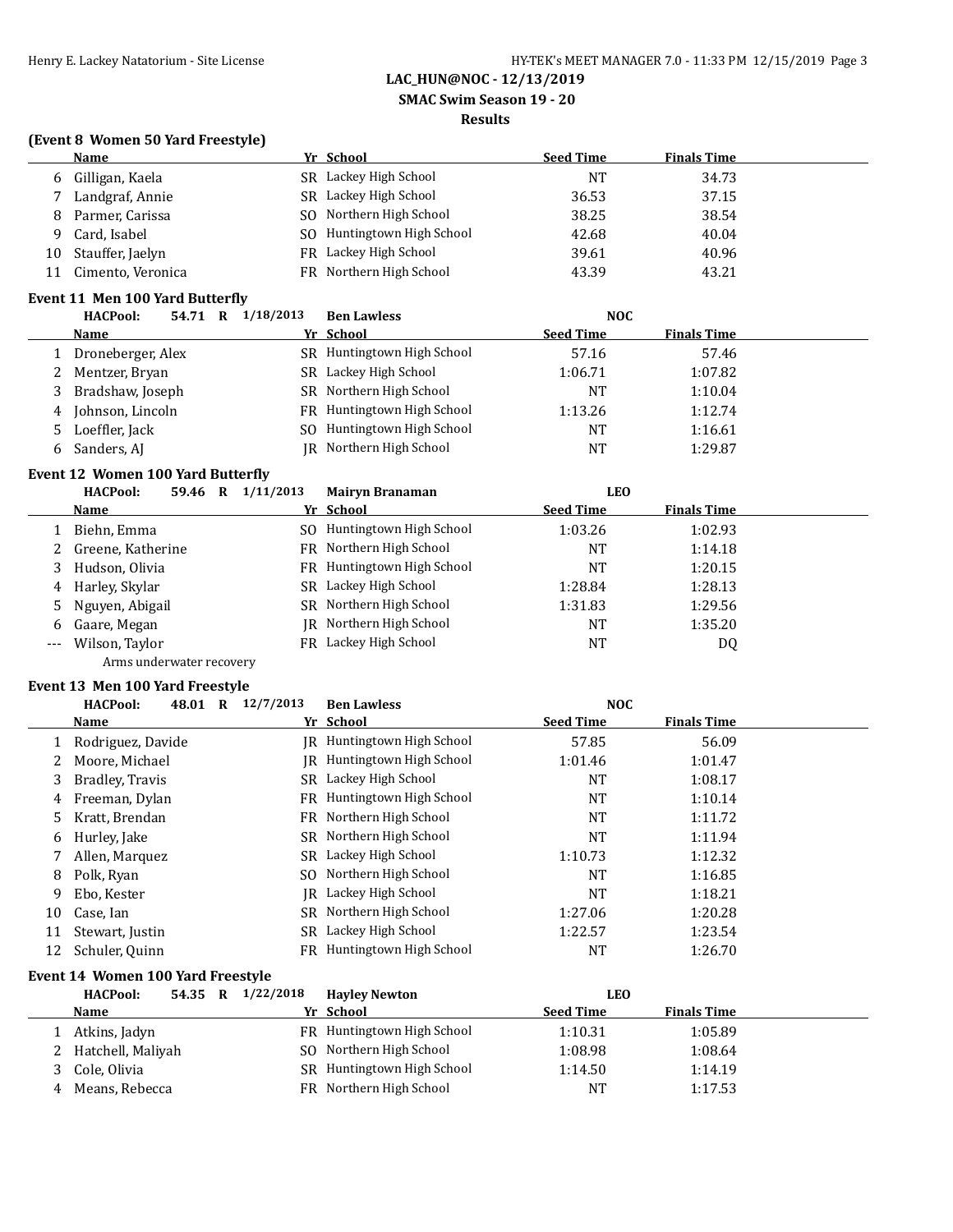#### **SMAC Swim Season 19 - 20**

## **Results**

### **(Event 14 Women 100 Yard Freestyle)**

|              | <b>Name</b>                                    | Yr School                                    | <b>Seed Time</b>         | <b>Finals Time</b>      |
|--------------|------------------------------------------------|----------------------------------------------|--------------------------|-------------------------|
| 5            | Gilligan, Kaela                                | SR Lackey High School                        | <b>NT</b>                | 1:19.70                 |
| 6            | Landgraf, Annie                                | SR Lackey High School                        | <b>NT</b>                | 1:23.18                 |
| 7            | Nestor, Caroline                               | FR Northern High School                      | <b>NT</b>                | 1:27.51                 |
| 8            | Brown, Abby                                    | SO Lackey High School                        | <b>NT</b>                | 1:33.01                 |
| 9            | Klinger, Charlie                               | SO Lackey High School                        | 1:36.93                  | 1:38.03                 |
|              | Event 15 Men 500 Yard Freestyle                |                                              |                          |                         |
|              | <b>HACPool:</b><br>4:35.53 R 1/31/2014         | <b>Ben Lawless</b>                           | <b>NOC</b>               |                         |
|              | Name                                           | Yr School                                    | <b>Seed Time</b>         | <b>Finals Time</b>      |
| $\mathbf{1}$ | Pinto, Benjamin                                | SO Northern High School                      | 5:21.64                  | 5:20.01                 |
| 2            | Brough, Nathaniel                              | SO Lackey High School                        | 6:26.22                  | 6:22.81                 |
| 3            | Hubbard, Samuel                                | SO Northern High School                      | 6:49.28                  | 6:39.43                 |
| 4            | Smith, Jared                                   | SR Huntingtown High School                   | 6:54.24                  | 6:46.83                 |
| 5            | Krenik, Micah                                  | SO Huntingtown High School                   | 7:26.37                  | 7:09.98                 |
| 6            | Ahern, Michael                                 | SO Lackey High School                        | 7:44.91                  | 7:39.99                 |
|              | Event 16 Women 500 Yard Freestyle              |                                              |                          |                         |
|              | <b>HACPool:</b><br>5:22.00 R 1/22/2018         | <b>Nelle Ray</b>                             | <b>LEO</b>               |                         |
|              | <b>Name</b>                                    | Yr School                                    | <b>Seed Time</b>         | <b>Finals Time</b>      |
| 1            | Schmidt, Gabrielle                             | SO Huntingtown High School                   | 5:56.29                  | 5:53.01                 |
| 2            | Greene, Katherine                              | FR Northern High School                      | <b>NT</b>                | 6:31.48                 |
| 3            | Murphy, Lauren                                 | SR Northern High School                      | NT                       | 7:17.94                 |
| 4            | White, Gabrielle                               | JR Huntingtown High School                   | <b>NT</b>                | 7:44.78                 |
| 5            | Berry, Morgan                                  | SO Lackey High School                        | 7:58.45                  | 7:54.45                 |
|              | Event 17 Men 200 Yard Freestyle Relay          |                                              |                          |                         |
|              | <b>HACPool:</b><br>1:33.16 R $1/18/2013$       | <b>Northern High School</b>                  | <b>NOC</b>               |                         |
|              |                                                | N Goszkowicz, K Horak, T Cranford, B Lawless |                          |                         |
|              | <b>Team</b>                                    | Relay                                        | <b>Seed Time</b>         | <b>Finals Time</b>      |
|              | 1 Huntingtown High School                      | $\boldsymbol{A}$                             | 1:53.10                  | 1:50.59                 |
|              | 1) Johnson, Lincoln FR                         | 2) Krenik, Micah SO                          | 3) Loeffler, Jack SO     | 4) Hance, Tyler SR      |
|              | 2 Lackey High School                           | A                                            | 1:51.02                  | 1:51.24                 |
|              | 1) Bradley, Travis SR                          | 2) Mentzer, Bryan SR                         | 3) Allen, Marquez SR     | 4) Brough, Nathaniel SO |
| 3            | Northern High School                           | A                                            | 1:41.98                  | 1:55.65                 |
|              | 1) Hurley, Jake SR                             | 2) Kratt, Brendan FR                         | 3) Marquis, Alexander SR | 4) Sanders, AJ JR       |
|              | 4 Northern High School                         | B                                            | <b>NT</b>                | 2:06.33                 |
|              | 1) Hubbard, Samuel SO                          | 2) Polk, Ryan SO                             | 3) Case, Ian SR          | 4) Heim, Casey SR       |
| 5            | Huntingtown High School                        | B                                            | NT                       | 2:14.69                 |
|              | 1) Nielsen, Kyle FR                            | 2) Schuler, Quinn FR                         | 3) Krohnert, Max SR      | 4) Freeman, Dylan FR    |
| $---$        | Lackey High School                             | B                                            | NT                       | DQ                      |
|              | Early take-off swimmer #3<br>1) Riggs, Jake SR | 2) Summers, Nick SO                          | 3) Stewart, Justin SR    | 4) Isreal, Devontae SO  |
|              |                                                |                                              |                          |                         |

#### **Event 18 Women 200 Yard Freestyle Relay**

**HACPool: 1:38.23 R 12/5/2014 Chopticon High School CHO**

**D Schuster, C Moore, S Gack, R Collier**

| Team                    | Relay                | <b>Seed Time</b>     | <b>Finals Time</b> |  |
|-------------------------|----------------------|----------------------|--------------------|--|
| Northern High School    |                      | 1:59.21              | 2:06.66            |  |
| 1) Anglim, Morgan SO    | 2) Bailey, Phoebe SR | 3) Means, Rebecca FR | 4) Gaare, Megan JR |  |
| Huntingtown High School |                      | 2:09.41              | 2:14.70            |  |
| 1) Cole, Olivia SR      | 2) Boley, Angela JR  | 3) Atkins, Jadyn FR  | 4) Card, Isabel SO |  |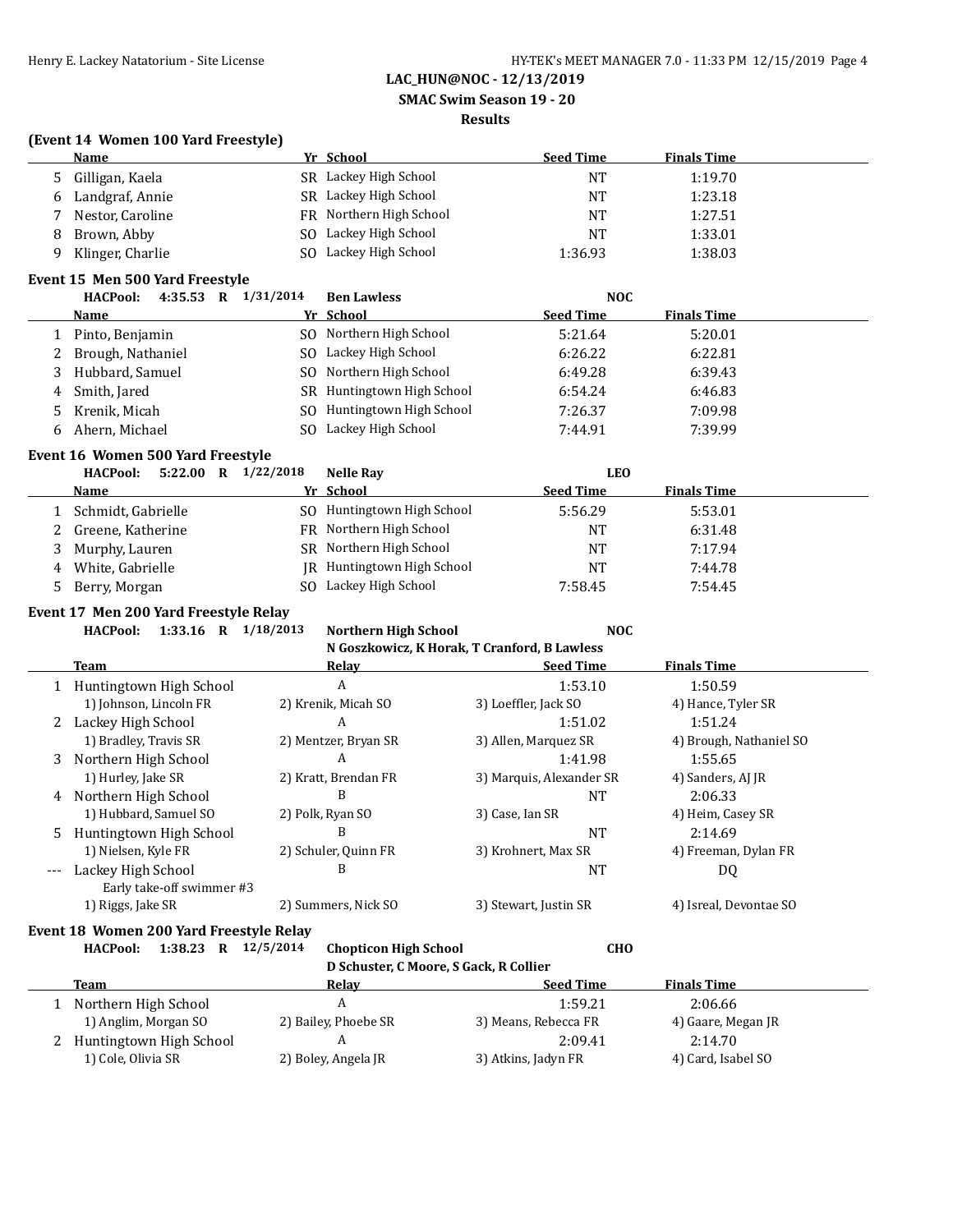**SMAC Swim Season 19 - 20**

#### **Results**

### **(Event 18 Women 200 Yard Freestyle Relay)**

|       | Team                    | <b>Relay</b>          | <b>Seed Time</b>       | <b>Finals Time</b>     |  |
|-------|-------------------------|-----------------------|------------------------|------------------------|--|
|       | Lackey High School      | А                     | 2:13.69                | 2:15.43                |  |
|       | 1) Hill, Paige SO       | 2) Harley, Skylar SR  | 3) Welch, Katelyn SR   | 4) Alvey, Kaylee FR    |  |
|       | 4 Northern High School  |                       | NT                     | 2:31.32                |  |
|       | 1) Cimento, Veronica FR | 2) Weisburgh, Lucy SO | 3) Parmer, Carissa SO  | 4) Will, Riva SO       |  |
| $5 -$ | Lackey High School      |                       | <b>NT</b>              | 2:41.09                |  |
|       | 1) Landgraf, Annie SR   | 2) Brown, Abby SO     | 3) Klinger, Charlie SO | 4) Stauffer, Jaelyn FR |  |

#### **Event 19 Men 100 Yard Backstroke**

|       | <b>HACPool:</b><br>53.58 R            | 1/21/2015 | <b>Chris Kahl</b>          | <b>PTX</b>       |                    |  |
|-------|---------------------------------------|-----------|----------------------------|------------------|--------------------|--|
|       | <b>Name</b>                           |           | Yr School                  | <b>Seed Time</b> | <b>Finals Time</b> |  |
|       | Pinto, Benjamin                       |           | SO Northern High School    | NT               | 1:01.14            |  |
|       | Moore, Michael                        | IR        | Huntingtown High School    | NT               | 1:10.29            |  |
| 3.    | Cox, Garrett                          |           | SO Huntingtown High School | NT               | 1:17.67            |  |
| 4     | Krenik, Micah                         |           | SO Huntingtown High School | NT               | 1:27.15            |  |
| 5.    | Case, Ian                             |           | SR Northern High School    | 1:33.68          | 1:27.24            |  |
| 6     | Henson, Mark                          |           | SO Lackey High School      | 1:31.19          | 1:37.20            |  |
|       | Hunter, Dakarai                       |           | FR Lackey High School      | 2:10.24          | 1:49.33            |  |
| $---$ | Bauer, Leonardo                       | SO.       | Lackey High School         | NT               | DQ                 |  |
|       | Shoulders past vertical toward breast |           |                            |                  |                    |  |
|       | Schuler, Quinn                        | FR        | Huntingtown High School    | 1:50.38          | DQ                 |  |
|       | Brown, Nathaniel                      | SR.       | Lackey High School         | NT               | NS.                |  |
|       |                                       |           |                            |                  |                    |  |

#### **Event 20 Women 100 Yard Backstroke**

|       | 12/8/2017<br><b>Maddie Frick</b><br><b>HUN</b><br><b>HACPool:</b><br>1:00.73<br>R |     |                         |                  |                    |  |  |  |
|-------|-----------------------------------------------------------------------------------|-----|-------------------------|------------------|--------------------|--|--|--|
|       | Name                                                                              |     | Yr School               | <b>Seed Time</b> | <b>Finals Time</b> |  |  |  |
|       | Schmidt, Gabrielle                                                                | SO. | Huntingtown High School | NT               | 1:08.48            |  |  |  |
|       | Murphy, Lauren                                                                    |     | SR Northern High School | 1:18.94          | 1:18.46            |  |  |  |
| 3     | Boley, Angela                                                                     | IR  | Huntingtown High School | NT               | 1:30.30            |  |  |  |
| 4     | Hill, Paige                                                                       | SO. | Lackey High School      | 1:29.95          | 1:30.48            |  |  |  |
| 5     | Brannon, Svetlana                                                                 | IR  | Northern High School    | <b>NT</b>        | 1:34.22            |  |  |  |
| 6     | Smith, Charity                                                                    |     | SR Northern High School | <b>NT</b>        | 1:37.18            |  |  |  |
|       | Parmer, Carissa                                                                   | SO. | Northern High School    | <b>NT</b>        | 1:50.73            |  |  |  |
| $---$ | Tameling, Katlyn                                                                  | FR  | Lackey High School      | 1:47.97          | DQ                 |  |  |  |
|       | Shoulders past vertical toward breast                                             |     |                         |                  |                    |  |  |  |
|       | Wilson, Taylor                                                                    | FR. | Lackey High School      | NT               | NS                 |  |  |  |

## **Event 21 Men 100 Yard Breaststroke**

|       | <b>HACPool:</b><br>$1:02.42$ R       | 12/12/2018 | <b>Kristopher Schueller</b>       | <b>LAP</b>       |                    |  |  |  |
|-------|--------------------------------------|------------|-----------------------------------|------------------|--------------------|--|--|--|
|       | <b>Name</b>                          |            | Yr School                         | <b>Seed Time</b> | <b>Finals Time</b> |  |  |  |
|       | Smith, Jared                         |            | SR Huntingtown High School        | 1:11.00          | 1:10.66            |  |  |  |
|       | Hance, Tyler                         |            | SR Huntingtown High School        | 1:15.53          | 1:12.81            |  |  |  |
| 3     | Raleigh, Ethan                       |            | SR Lackey High School             | 1:12.47          | 1:13.01            |  |  |  |
| 4     | Zwinge, Oliver                       |            | IR Northern High School           | NT               | 1:15.92            |  |  |  |
| 5     | Heim, Casey                          |            | SR Northern High School           | 1:24.27          | 1:25.01            |  |  |  |
| 6     | Ahern, Michael                       |            | SO Lackey High School             | 1:30.62          | 1:26.94            |  |  |  |
|       | Marquis, Alexander                   |            | SR Northern High School           | NT               | 1:36.26            |  |  |  |
| $---$ | Flythe, Muhammed                     |            | SO Lackey High School             | NT               | DQ                 |  |  |  |
|       | Event 22 Women 100 Yard Breaststroke |            |                                   |                  |                    |  |  |  |
|       | $1:08.26$ R<br><b>HACPool:</b>       | 12/12/2018 | Olivia Frick                      | <b>HUN</b>       |                    |  |  |  |
|       | <b>Name</b>                          |            | Yr School                         | <b>Seed Time</b> | <b>Finals Time</b> |  |  |  |
|       | Atkins, Jadyn                        |            | <b>FR</b> Huntingtown High School | 1:18.41          | 1:22.74            |  |  |  |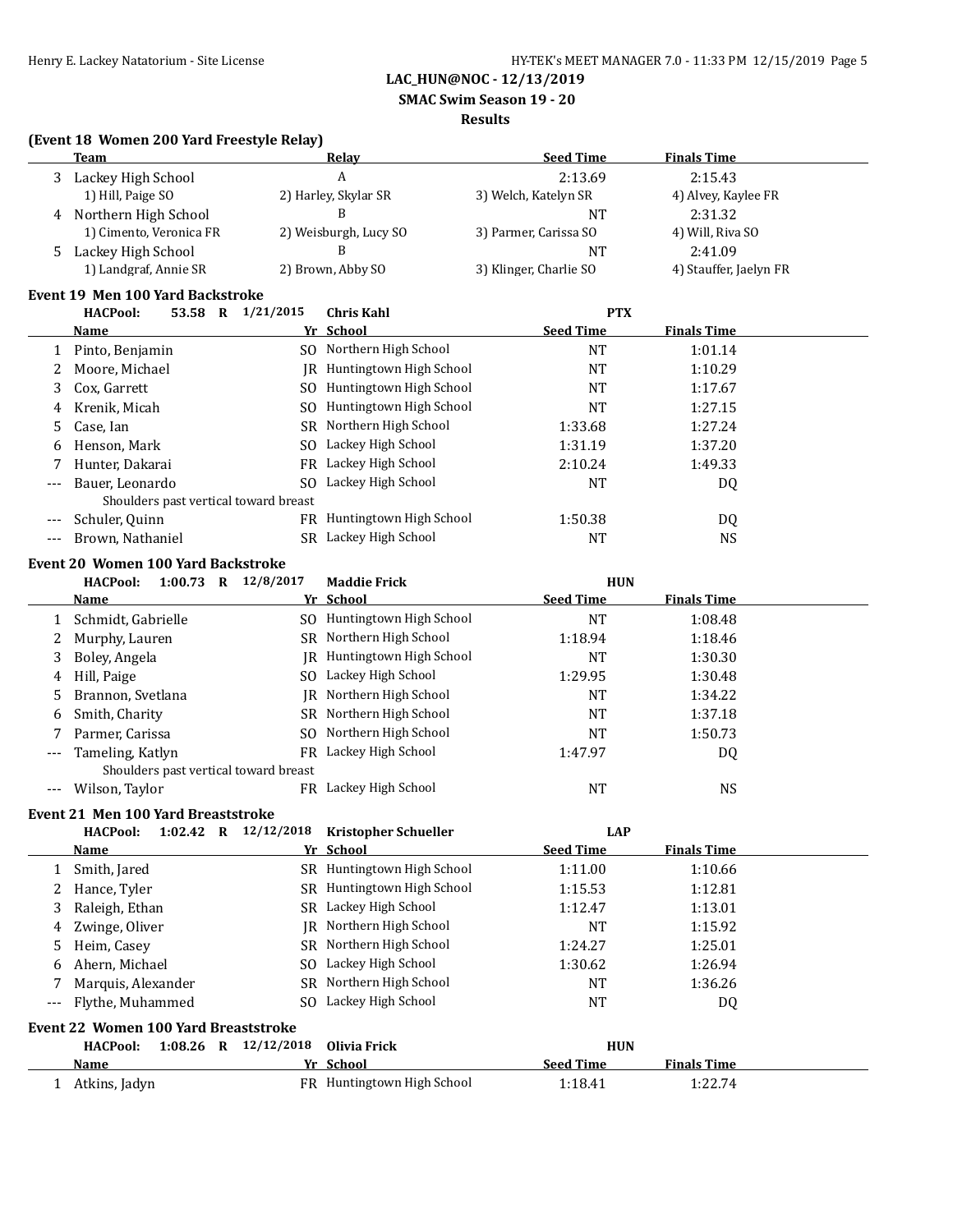**SMAC Swim Season 19 - 20**

#### **Results**

#### **(Event 22 Women 100 Yard Breaststroke)**

|   | Name               |     | Yr School               | <b>Seed Time</b> | <b>Finals Time</b> |
|---|--------------------|-----|-------------------------|------------------|--------------------|
|   | 2 Means, Rebecca   |     | FR Northern High School | NT               | 1:36.18            |
|   | 3 Cole, Eleanor    |     | FR Northern High School | NT               | 1:38.96            |
|   | 4 Alvey, Kaylee    |     | FR Lackey High School   | NT               | 1:41.76            |
|   | 5 Will, Riva       |     | SO Northern High School | NT               | 1:47.16            |
|   | 6 Nestor, Caroline |     | FR Northern High School | 1:54.11          | 1:49.08            |
|   | Klinger, Charlie   | SO. | Lackey High School      | 1:54.70          | 1:52.56            |
| 8 | Card, Isabel       | SO. | Huntingtown High School | NT               | 1:55.18            |
|   | Martin, Morgan     |     | Lackey High School      | 1:44.56          | DQ                 |

#### **Event 23 Men 400 Yard Freestyle Relay**

**HACPool: 3:27.75 R 2/1/2013 Northern High School NOC**

|       | T Cranford, N Goszkowicz, K Horak, B Lawless |
|-------|----------------------------------------------|
| Relay | Seed Time                                    |

|   | Team                    | Relay                 | <b>Seed Time</b>        | <b>Finals Time</b>      |  |
|---|-------------------------|-----------------------|-------------------------|-------------------------|--|
|   | Huntingtown High School | A                     | 3:54.01                 | 3:52.53                 |  |
|   | 1) Rodriguez, Davide JR | 2) Loeffler, Jack SO  | 3) Smith, Jared SR      | 4) Droneberger, Alex SR |  |
|   | 2 Northern High School  | A                     | 4:31.64                 | 3:57.42                 |  |
|   | 1) Bradshaw, Joseph SR  | 2) Hubbard, Samuel SO | 3) Zwinge, Oliver JR    | 4) Pinto, Benjamin SO   |  |
| 3 | Lackey High School      | A                     | 4:10.66                 | 4:14.61                 |  |
|   | 1) Mentzer, Bryan SR    | 2) Allen, Marquez SR  | 3) Brough, Nathaniel SO | 4) Raleigh, Ethan SR    |  |
| 4 | Huntingtown High School | В                     | NΤ                      | 4:54.98                 |  |
|   | 1) Cox, Garrett SO      | 2) Schuler, Quinn FR  | 3) Nielsen, Kyle FR     | 4) Moore, Michael JR    |  |
| 5 | Lackey High School      | В                     | <b>NT</b>               | 5:15.11                 |  |
|   | 1) Riggs, Jake SR       | 2) Ebo, Kester JR     | 3) Stewart, Justin SR   | 4) Isreal, Devontae SO  |  |

## **Event 24 Women 400 Yard Freestyle Relay**

|  |  | HACPool: 3:47.97 R 1/22/2018 Leonardtown High School | LEO |
|--|--|------------------------------------------------------|-----|
|  |  |                                                      |     |

|              | S Hotz, K Ng, N Ray, H Newton |                         |                        |                         |  |  |  |  |  |
|--------------|-------------------------------|-------------------------|------------------------|-------------------------|--|--|--|--|--|
|              | <b>Team</b>                   | Relay                   | <b>Seed Time</b>       | <b>Finals Time</b>      |  |  |  |  |  |
|              | Huntingtown High School       | A                       | 3:59.40                | 4:23.30                 |  |  |  |  |  |
|              | 1) Schmidt, Gabrielle SO      | 2) Cole, Olivia SR      | 3) Hudson, Olivia FR   | 4) Biehn, Emma SO       |  |  |  |  |  |
| $\mathbf{Z}$ | Northern High School          | A                       | 4:57.04                | 4:41.83                 |  |  |  |  |  |
|              | 1) Murphy, Lauren SR          | 2) Hatchell, Maliyah SO | 3) Nguyen, Abigail SR  | 4) Greene, Katherine FR |  |  |  |  |  |
| 3            | Lackey High School            | A                       | 5:16.93                | 5:17.99                 |  |  |  |  |  |
|              | 1) Berry, Morgan SO           | 2) Harley, Skylar SR    | 3) Corcoran, Alexis FR | 4) Hill, Paige SO       |  |  |  |  |  |
| 4            | Huntingtown High School       | В                       | NT                     | 5:20.79                 |  |  |  |  |  |
|              | 1) Sherman, Gina SR           | 2) Card, Isabel SO      | 3) White, Gabrielle JR | 4) Boley, Angela JR     |  |  |  |  |  |
| 5.           | Northern High School          | B                       | <b>NT</b>              | 5:41.44                 |  |  |  |  |  |
|              | 1) Cole, Eleanor FR           | 2) Parmer, Carissa SO   | 3) Bailey, Phoebe SR   | 4) Smith, Charity SR    |  |  |  |  |  |
| 6            | Lackey High School            | B                       | <b>NT</b>              | 6:22.14                 |  |  |  |  |  |
|              | 1) Welch, Katelyn SR          | 2) Stauffer, Jaelyn FR  | 3) Martin, Morgan SO   | 4) Brown, Abby SO       |  |  |  |  |  |